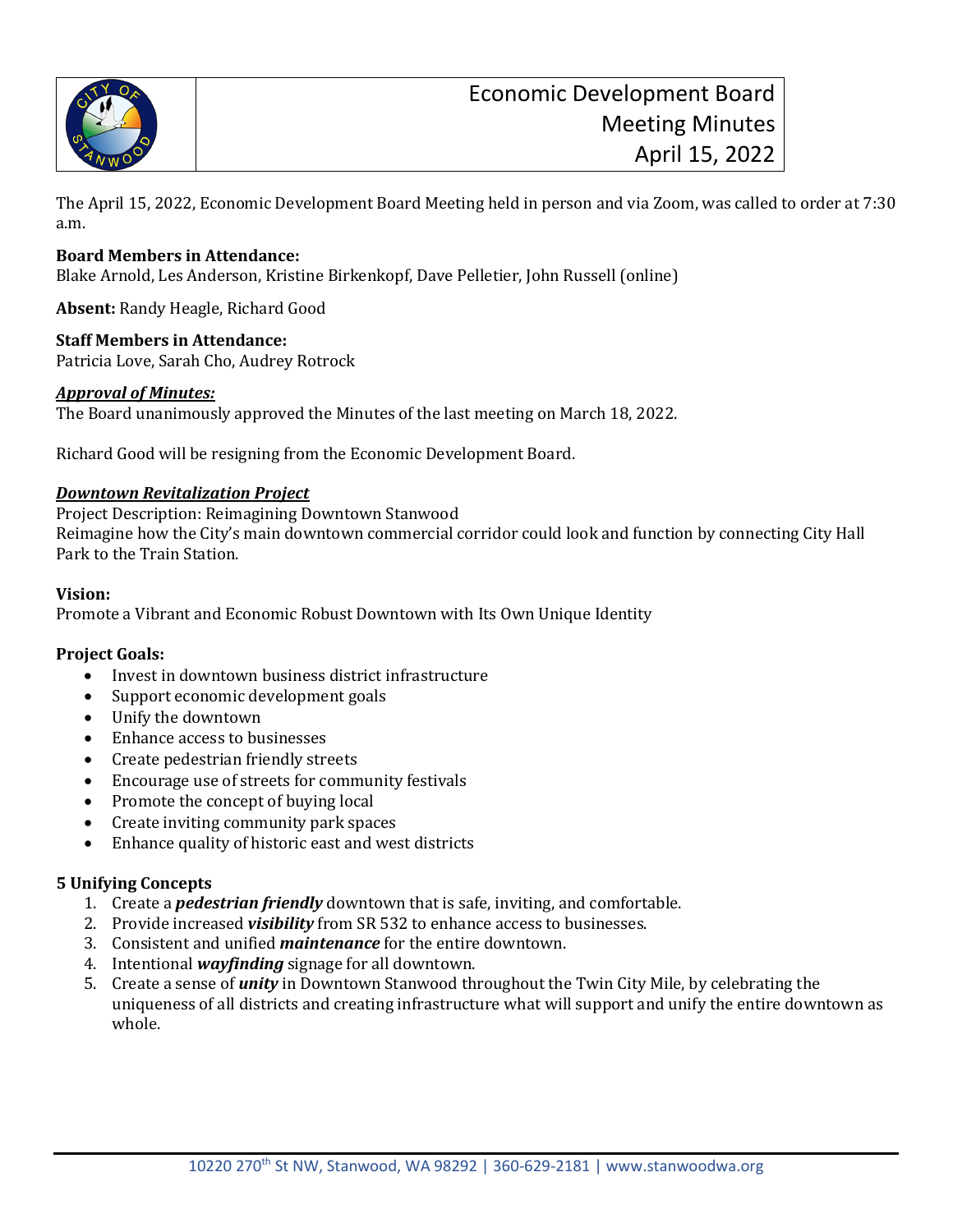

# **Strengths Weaknesses**

- Strong History Limited Visibility<br>• Great Businesses Maintenance
	-
- Great Businesses<br>Unique Character
	- Unique Character Visibility of Public Parking<br>
	Special Events Poor Pedestrian Experience
- Special Events Poor Pedestrian Experience
	- Lack of Cohesiveness

# **Principals for Inspirational Boards**

- Comfortable pedestrian friendly streets
- Streets for shared use for festivals and markets
- Support economic development goals
- Invest in Downtown infrastructure
- Enhance business access
- Gateways to Downtown
- Create inviting community park spaces
- Intentional wayfinding signage
- Create a sense of unity in Downtown
- Encourage buying local
- Art installations

# **Implementation Strategy**

# **Short Term Projects: 1-2 Years**

- Pedestrian Amenities
	- o Benches, planters, bike racks
- Wayfinding
	- o Signage, kiosks, banners
- **Landscaping**
- Art

# **Long Term Projects: 3-5 years**

- Roadway Improvements
- Intersection Improvements
- Art
- Traffic Congestion

The City received good feedback from the Steering Committee.

The project will be broken into phases.

The City Council supports this project.

After hearing the presentation, the Economic Development Board has concerns over parking and parking enforcement. The concerns over parking enforcement can be addressed through the Stanwood Municipal Code Update. The Board also agreed that a better location for the gateway arch would be on 102nd St. Overall, the Board supports this project.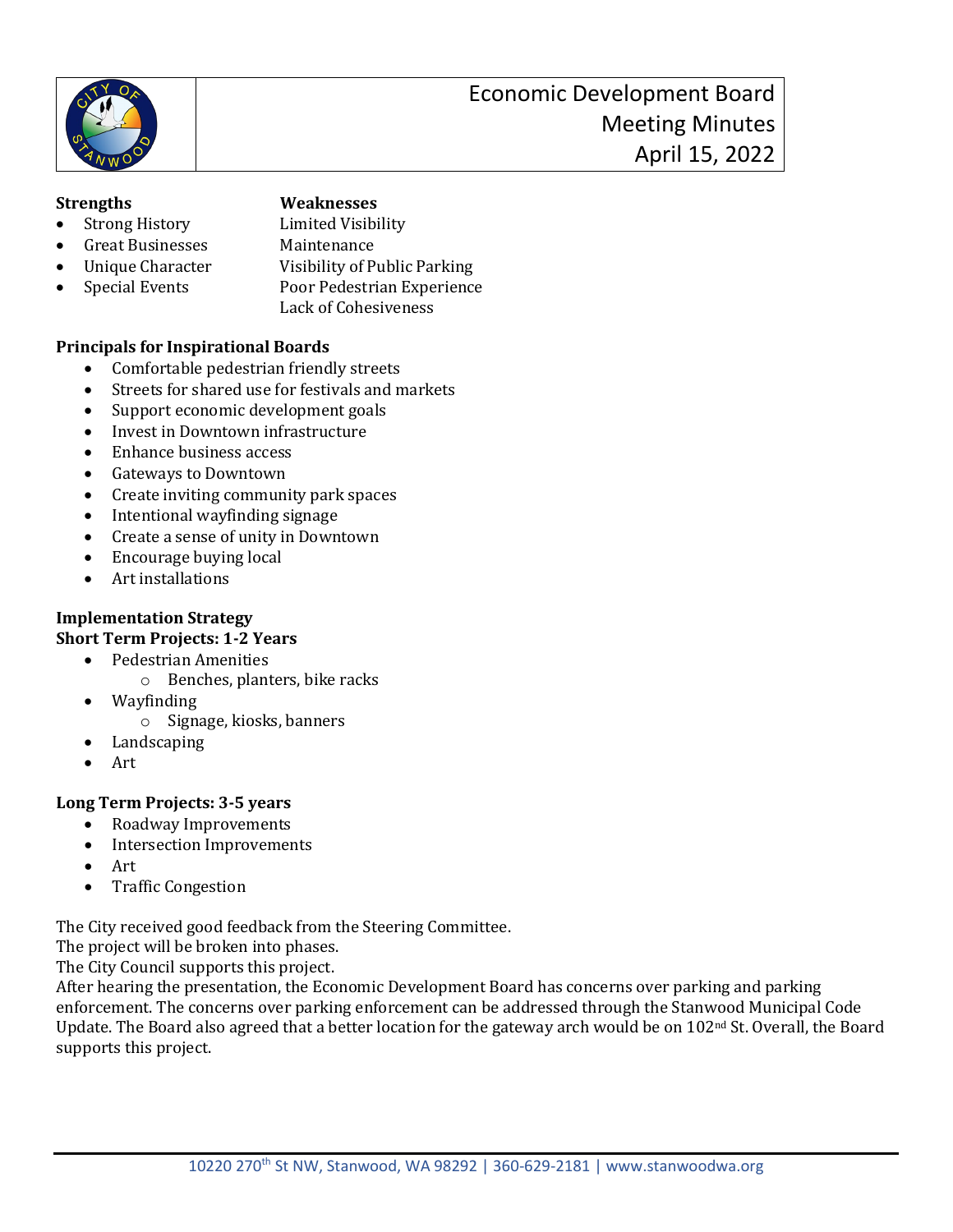

# *Comprehensive Plan and Municipal Code Update*

The Washington State Growth Management Act (GMA) requires Snohomish, King, Pierce and Kitsap counties and cities within those counties to update their Comprehensive Plans by December 31, 2024 and every 10 years thereafter. One element of Comprehensive Plan updates is to ensure cities plan for their projected urban growth over the next twenty years.

Using the state's project growth forecasts, the regional planning organizations prepare growth strategies based on their region's unique characteristics. The Puget Sound Regional Council (PSRC) prepares the visioning document, Vision 2050, for the four-county region of Snohomish, King, Peirce and Kitsap. Stanwood is the most northern city within the PSRC boundaries.

Vision 2050 sets the framework for how and where growth is expected to occur by establishing regional growth strategies and targets. Vision 2050 estimates that the Puget Sound could grow by 1.5 – 1.8 million people by 2050. To accommodate that growth the regional growth strategy states that growth should be focused near transit infrastructure and urban centers.

**GOAL:** The region accommodates growth in urban areas, focused in designated centers and near transit stations, to create healthy, equitable, vibrant communities well-served by infrastructure and services. Rural and resource lands continue to be vital parts of the region that retain important cultural, economic, and rural lifestyle opportunities over the long term.

Applying this strategy, growth is dispersed by county into the following general population categories:

- *Metropolitan and Core Cities*: Cities with regional growth centers connected to high -capacity transit systems.<br>*High-Capacity Transited Communities*: Cities and unincorporated county areas that are connected to regional
- *High-Capacity Transited Communities*: Cities and unincorporated county areas that are connected to regional high-capacity transit systems.
- *Cities and Towns*: Smaller cities and towns served by local transit. Stanwood falls into this category.<br>■ *Urban Unincorporated Areas:* Urban areas within Counties served by transit and identified as areas t
- *Urban Unincorporated Areas*: Urban areas within Counties served by transit and identified as areas for potential annexation.
- *Rural Areas and Natural Resource Lands*: Rural areas outside of urban growth areas.
- **Major Military Installations:** Hubs for both military and civilian employment and population.<br>Indian Reservation Lands: Homelands of sovereign tribal nations
- *Indian Reservation Lands*: Homelands of sovereign tribal nations.

Stanwood falls into the cities and towns category as it is not connected to the regional transit system. Vision 2050 anticipates that the Snohomish County Cities and Towns Category should grow by 9.5% in the next twenty years.

With the adoption of the regional growth strategies, each county then begins the process to determine how best to distribute the population growth among its cities and unincorporated areas. Snohomish County is expected to take nearly a quarter of the regions projected growth, approximately 424,000 people.

Stanwood's 2044 growth target is 3,258 people and the UGA's target is 290 for a total of 3,548 new residents. Of the 11% county growth that is anticipated to go into the Cities and Towns category, Stanwood and its urban growth area is anticipated to take 1.2%.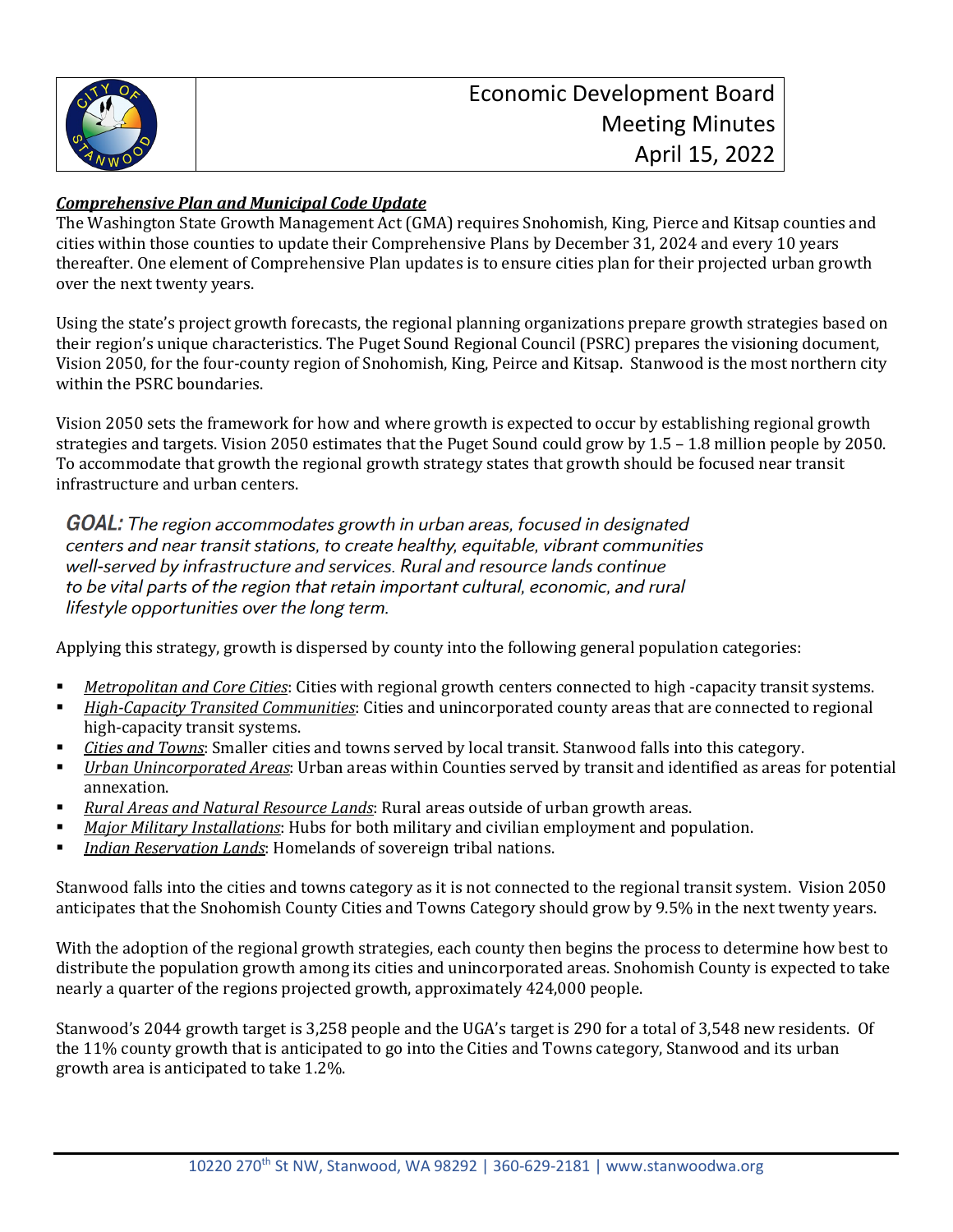

The current Comprehensive Plan includes the following 2035 growth targets:

#### *2035 Growth Target*

City: 10,116<br>UGA: 969  $UGA$ : Total: 11,085

Projected new 2044 growth:

## *2044 Growth Target*

City: 10,963<br>UGA: 432  $UGA$ : Total: 11,395

## *Difference: 310*

The City needs to plan for an additional 310 new residents through the Comprehensive Plan Update process.

Applying a similar approach to the population growth targets, the city also needs to plan for employment growth. The following charges show the assigned employment growth to the City of Stanwood.

Stanwood's 2044 employment target is 5,073 jobs and the UGA's target is 726 for a total of 5799 new jobs. Of the 7.7% county growth that is anticipated to go into the Cities and Towns category, Stanwood and its urban growth area is anticipated to take 1.0%.

The current Comprehensive Plan includes the following 2035 growth targets:

## *2035 Employment Target*

City: 4,688<br>UGA: 1.035 1,035 Total: 5,723

Projected new 2044 growth:

#### *2044 Employment Target*

City: 5,073 UGA: 726 Total: 5,799

## *Difference: 76*

The City needs to plan for an additional 76 new jobs through the Comprehensive Plan Update process. Next steps include evaluating the city's land uses against these new targets to determine needed capacity and types of land use needed to accommodate the expected growth.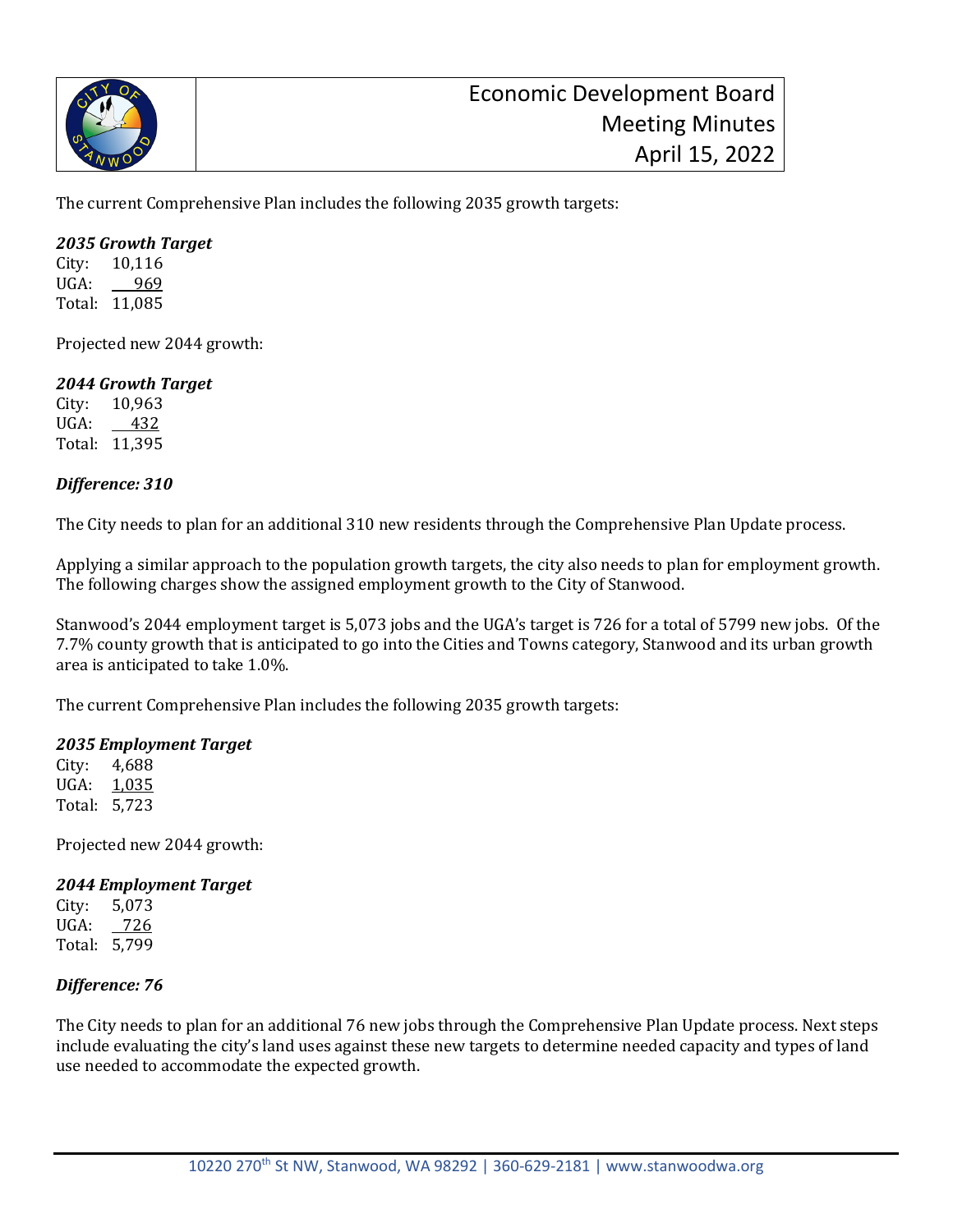

# *Municipal Code Update Project – Potential Amendments*

The last comprehensive update to the Stanwood Municipal Code occurred in 1968. As the City has grown and development has increased over the years, so has the need for updated regulations. Fifty years of amendments has resulted in inconsistencies, conflicts and outdated regulations. The City desires to adopt a modernized Municipal Code that reflects the character of Stanwood and meets the current needs of the community.

The new code should reflect best practices with respect to the content and administration of the code. The update needs to be user friendly for staff, property owners and developers by 1) removing legalese and jargon unfamiliar to the lay person, 2) improving clarity and overall functionality, and 3) reflect regulatory best practices. It is also envisioned that the update will include tables and illustrations whenever possible to help convey concepts. Lastly, the updated code must be consistent with current case, state and federal laws. The following principals have been drafted to guide the update process.<br>Focus on improving the code

- Focus on improving the code to eliminate deficient, outdated, overly or unnecessarily complex codes that inhibit development.
- Make the code internally consistent between Titles and Chapters.<br>• Create a user-friendly code that is easy to administer by staff and
- Create a user-friendly code that is easy to administer by staff and easily understood by developers and the community.
- Use plain, easily understood language in describing requirements and procedures.<br>■ Identify existing development requistions that need to be revised or undated to be
- Identify existing development regulations that need to be revised or updated to be consistent with the Comprehensive Plan.
- Standards and regulations should reflect current needs and desires of the community.<br>Fisure compatibility with current state and federal law
- Ensure compatibility with current state and federal law.
- Evaluate the code for regulatory gaps.<br>■ Fliminate "repealed" or "deleted" titles
- Eliminate "repealed" or "deleted" titles, chapters, or sections.<br>■ Apply form-based concents and development flexibility where
- Apply form-based concepts and development flexibility where appropriate.<br>• Insert tables, graphics and/or illustrations wherever necessary to convey compared
- Insert tables, graphics and/or illustrations wherever necessary to convey concepts.

The City asked the Board to send any comments about the Comprehensive Plan Project or Municipal Code Update to Patricia Love or Audrey Rotrock.

Blake Arnold volunteered to be on the Advisory Committee.

One concern brought up during the meeting is enforcement on derelict properties and adding maintenance requirements to Title 13: Code Enforcement.

## *Vision Statement*

One of the first steps in drafting a Comprehensive Plan is preparing a clear vision statement. This statement should be descriptive, yet concise, focusing on the values of the community. All other goals and polices are then built upon the guidance of the vision statement. Effective vision statements include three parts: Vision Statement, Mission of the Organization, and List of Core Values.

## **2024 Draft Vision Statement:**

Promote the City of *historic downtown* Stanwood as the commercial and cultural center *heart* of the Greater Stanwood/Camano region by preserving its distinctive small-town character while strategically planning for future growth and economic development opportunities *of the entire City*.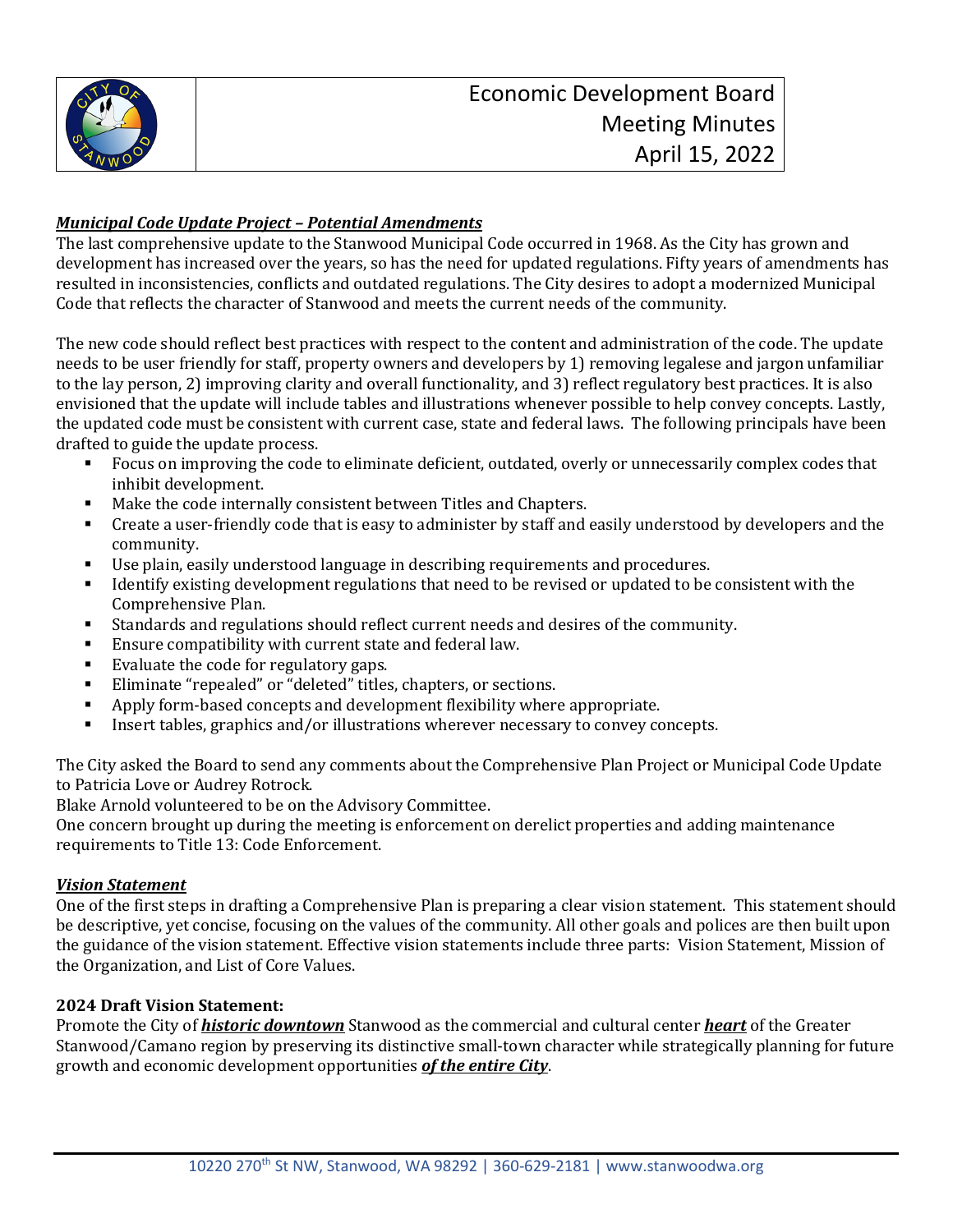

## **Mission:**

The Mission of the City of Stanwood is to create and maintain a community where people can live, work and play in an environment that is safe, vibrant and aesthetically pleasing. Stanwood: is inclusive of everyone, includes the community in its decision-making process; ensures a thriving local economy, provides transparent government, and is responsive to the needs of the community.

## **Values:**

The following core values represent the desires of the community and provides a common basis for developing and implementing the City's 2024 Comprehensive Plan:

Sense of Community: Retain the City's small-town rural character and identity at all costs. *Retain the City's strong sense of community by fostering a family friendly culture that protects the areas natural beauty, celebrates its rural roots, promotes local businesses, and provides spaces for families to work and play.*

Livability: Continue to make Stanwood a desirable place to live by investing in the historic downtown, new uptown commercial areas and residential neighborhoods to create an aesthetically pleasing community.

Mobility: Stanwood should provide for all forms of multi-modal transportation, including includes trails, sidewalks, bike lanes, transit and private vehicles.

Growth: Manage growth to avoid suburban sprawl *and expansion of the City's urban growth boundaries* while protecting *ensuring new development conforms to* the city's small-town community character.

Economic Development: Focus on retaining the city's role as the center of the Greater Stanwood area by pursuing new endeavors that support the downtown and leverage Stanwood's location as an urban center surrounded by world class agricultural land.

Environment: Protect the environment while promoting access and tourism to local natural features.

Parks: Develop a parks system that provides public spaces for all age ranges that bring people together to create a more vibrant, healthy and equitable community.

After discussing the revised Vision Statement, Mission, and Values, the Board supports the changes with the addition of "Community Events" and revising the term "provides spaces for families to work and play" into a more inclusive term to "Sense of Community".

## *Business License Analytics*

In the month of March, the City received a total of 41 new business applications – 23 Non-Resident Business, 9 Home Occupation Business Licenses, and 9 City Business Licenses.

#### *Discover Stanwood Camano Updates*

Analytics for the month of March are as follows: Users: 1,170, Page views: 2,072.

The Acquisition Overview is 49.4% Direct, 41.5% Organic Search, and the remaining 9.1% through Referral and Social.

The audience locations were from Washington: 553, Virginia: 99, California: 36, Oregon: 40, and Texas: 29.